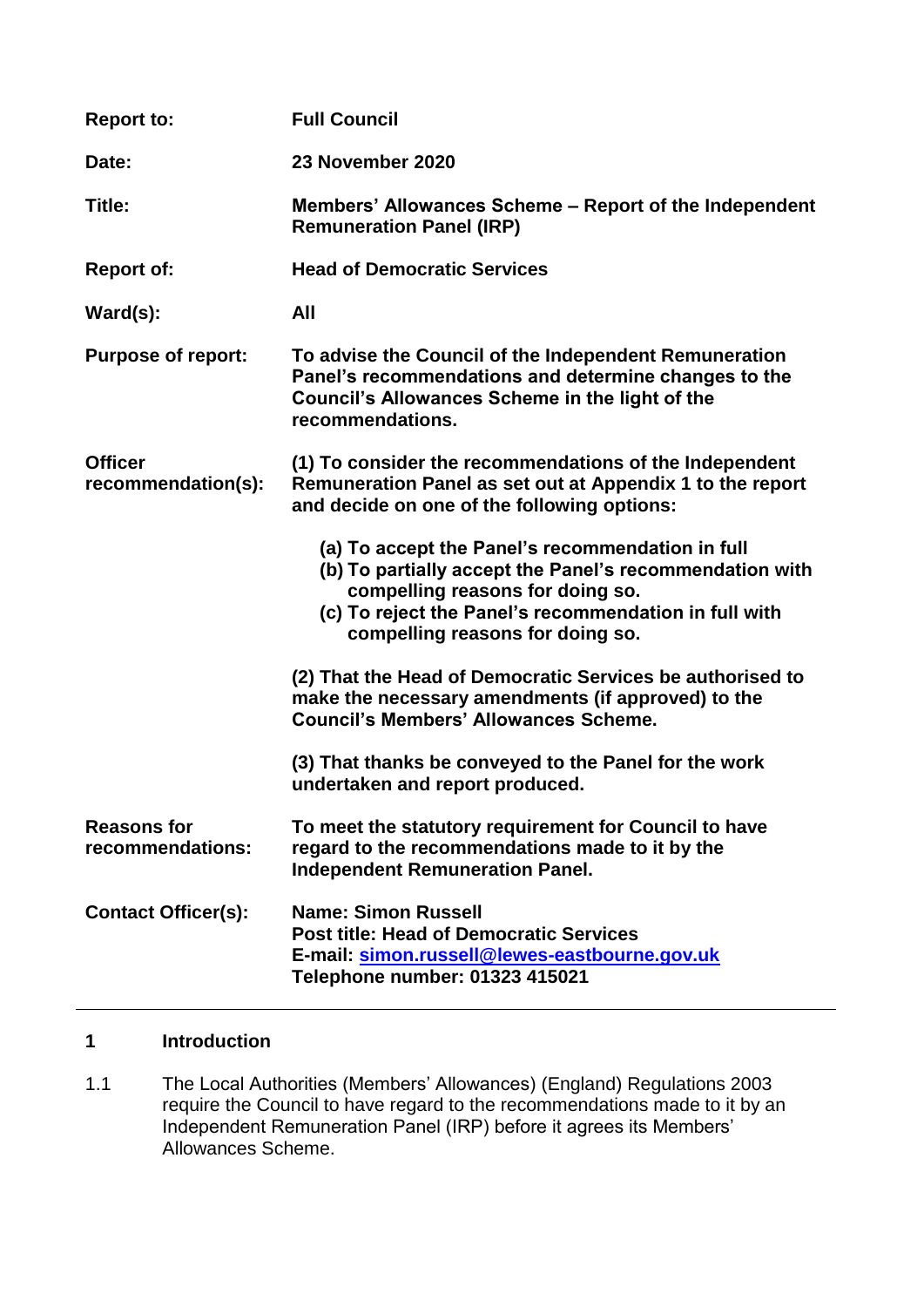- 1.2 The last review of the Council's Members' Allowances schemes was undertaken in 2014.
- 1.3 In accordance with regulation 20.2 (a) of the above regulations, an IRP comprising of a minimum of three members, was appointed and tasked with carrying out this review.
- 1.4 The Panel for this review comprised the following members:

**Mr Mark Palmer (Chair) –** Development Director at South East Employers. Has strong experience undertaking and chairing IRPs for a variety of Councils.

**Mr Ian Buckingham** – Is a senior cross-industry "Business and Brand Transformation, Change Communication and Engagement Specialist". Has previously served on an IRP for Decorum District Council.

**Ms Daphne Bagshaw** – Previously an East Sussex County Councillor (around 1997-2005) serving on the Cabinet including in a Finance Portfolio. No longer actively involved in politics. Also appointed to another IRP to be undertaken this year.

- 1.5 This covering report has been produced to accompany the detailed report of the IRP that is included at appendix 1. Reference should be made to that report for further information and detail.
- 1.6 The regulations require the Council to publicise the recommendations of the IRP, the agreed scheme and actual allowances paid to councillors each year. Arrangements are in hand for the required notice to be published in accordance with the regulations.
- 1.7 Notification of the review was given to each Town and Paris Council within the District. No specific matters were raised in response and therefore the IRP was not requested to review and/or make recommendations on the current allowances of any such Town or Parish Council.

## **2 Recommendations made by the Panel**

- 2.1 Under the regulations the Council is required to have regard to the advice of their IRP. The phrase "shall have regard to the recommendations made…" is used in the regulations. Should the Council wish to implement arrangements not fully in accordance with the Panel's recommendations they will need to give compelling reasons for doing so. In addition, it should be noted that details of any variations between the Panel's recommendations and the Council's final decision must be detailed in a public notice.
- 2.2 The full recommendations of the Panel are detailed in its report, but a summary is set out below:
	- **Basic allowance** (payable to all 41 Councillors): **£3,964**
	- **Special responsibility allowances (SRA)** (no councillor shall be entitled to receive at any time more than one SRA)**:**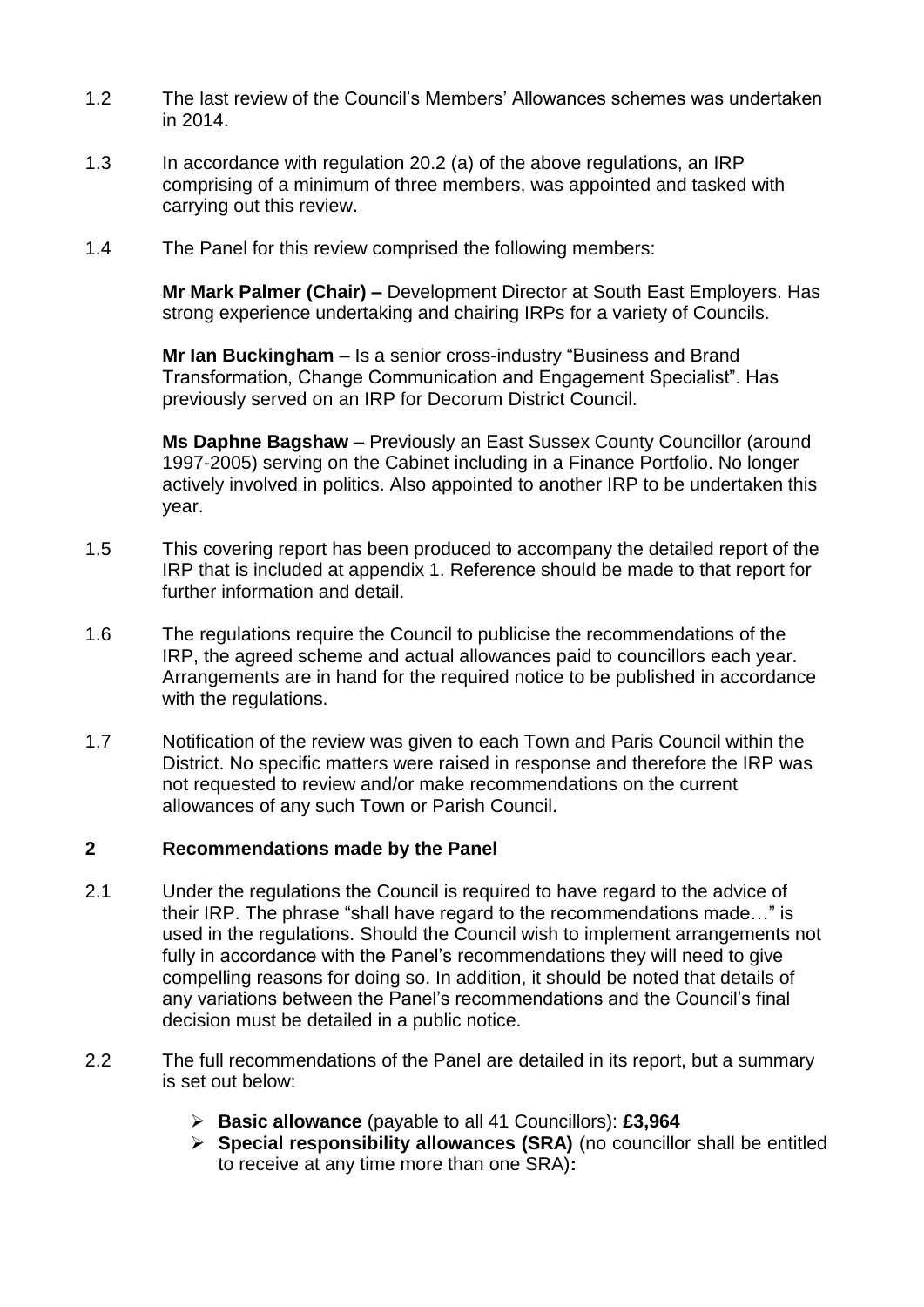| <b>Special Responsibilities:</b>                            | <b>Full Year Total:</b> |
|-------------------------------------------------------------|-------------------------|
| <b>Leader of the Council</b>                                | £14,865                 |
| <b>Deputy Leader of the Council</b>                         | £8,919                  |
| <b>Members of the Cabinet with Portfolio</b>                | £6,689                  |
| <b>Members of the Cabinet without Portfolio</b>             | <b>No SRA</b>           |
| <b>Chair of the Council</b>                                 | £2,973                  |
| <b>Deputy Chair of the Council</b>                          | <b>No SRA</b>           |
| <b>Chair of Planning Applications Committee</b>             | £4,460                  |
| <b>Vice Chair of Planning Applications Committee</b>        | £892                    |
| <b>Other Members of Planning Applications Committee</b>     | £669                    |
| <b>Chair of Policy &amp; Performance Advisory Committee</b> | £4,460                  |
| <b>Chair of the Audit and Standards Committee</b>           | £4,460                  |
| <b>Leader of the Largest Opposition Group</b>               | £5,203                  |
| Deputy Leader of the Largest Opposition Group               | <b>No SRA</b>           |
| <b>Chair of the Joint Staff Advisory Committee</b>          | £1,116                  |
| <b>Chair of the Licensing Committee</b>                     | £65 per meeting         |
| <b>Chairman of a Licensing Sub-Committee</b>                | £65 per meeting         |
| <b>Ordinary Member of a Licensing Sub-Committee</b>         | 0-12 meetings           |
|                                                             | (£0 per annum)          |
|                                                             | 13-26 meetings          |
|                                                             | (£575 per annum)        |
|                                                             | 27-40 meetings          |
|                                                             | (£861 per annum)        |
|                                                             |                         |
| <b>Member of Standards Panel</b>                            | £33 per meeting         |
|                                                             | (maximum of             |
|                                                             | £160 per annum)         |
|                                                             |                         |

#### **Travel and subsistence allowance:**

No change to current scheme

## **Dependants' carers' allowances (DCA):**

DCA to be based on two rates:

Rate 1: Childcare at market rate with no monthly maximum claim

Rate 2: Specialist care based at cost

## **Information technology allowance:**

£429 per annum.

#### **Indexing of allowances:**

The basic allowance, SRAs and IT allowance to be increased annually in line with the percentage increase in staff salaries until 2024, at which time the allowances scheme shall be reviewed again by an IRP.